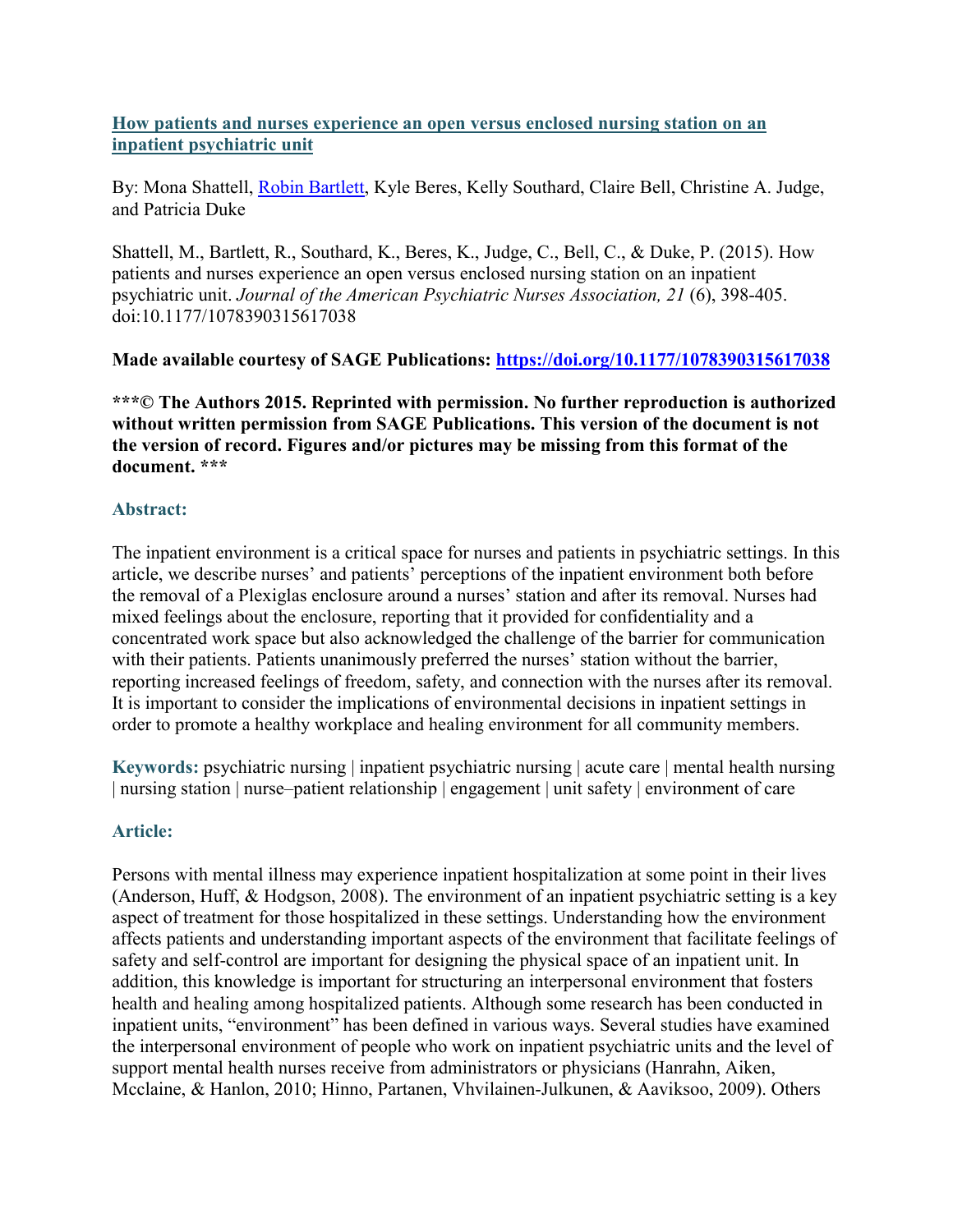have studied the structural environment, the physical appearance of the psychiatric unit, and the nurses' station (Tyson, Lambert, & Beattie, 2002); some researchers have studied both the interpersonal and structural environments in inpatient psychiatric settings (Andes & Shattell, 2006; Kontio et al., 2014; Shattell, Andes, & Thomas, 2008), but few have looked at the structural and interpersonal environment where much of "nursing work" is done—the nurses' station.

The nursing station is often considered "patient-free" (McMahon, 1994). Nursing stations with glass partitions limit patient access to staff members (Schweitzer, Gilpin, & Frampton, 2004) and may reinforce the importance of boundaries in the psychiatric unit, and promote confidentiality of patient information. However, glass partitions subtly suggest that patients cannot respect the nursing station as a work area and need to be physically barred (Shattell et al., 2008). The psychiatric environment should be conducive to recovery, and it should function to help patients (Shrivastava, Kumar, & Jacobson, 1999) achieve their optimum level of wellness. Johnson and Delaney (2006) suggest that a key component of a safe inpatient psychiatric environment is the space of the unit. Visibility and proximity of staff to patients contribute to patients' feelings of safety; however, Johnson and Delaney (2006)also found that having locked doors on nursing stations promoted boundaries for patients that also contributed to safety, and therefore was a positive aspect of the environment. To better care for patients hospitalized on acute care psychiatric units, The Joint Commission has recommended reconstruction of nursing stations in order to better allow staff to see, hear, and attend to their patients' needs (Southard et al., 2012).

A previous study conducted on the same adult inpatient psychiatric unit examined in this study looked at how patients and staff members experienced the unit (Shattell et al., 2008). Using a phenomenological approach, they found that patients hospitalized in this unit reported feelings of powerlessness and lack of control over their environment. They felt intimidated by the unit rules. Nurses also felt intimidated, through a perceived disconnect between the nurses and the unit's and hospital's leadership. Both nurses and patients questioned the ability of the hospital to help patients. The authors recommended the removal of physical barriers such as the Plexiglas enclosure around the nursing station in order to facilitate patient and staff interactions. Based on that study, the enclosed nursing station in the adult unit at the study hospital was converted to an open nursing station where patients could have easier access to their nurses and other staff members (Southard et al., 2012). Anecdotal reports from patients and nurses during data collection in the quantitative study revealed questions about how these individuals experienced the nursing station (Southard et al., 2012). No studies could be found that addressed how patients and nurses reacted to an open versus an enclosed nursing station in an acute care psychiatric unit. Therefore, the current study examined the experience of an open nurses' station from the perspective of both patients and nurses who had experienced the unit when the nursing station was enclosed.

# **Method**

#### Study Design and Setting

A qualitative design with an existential phenomenological approach was used in this study. Existential phenomenology was chosen because we were interested in the individual experience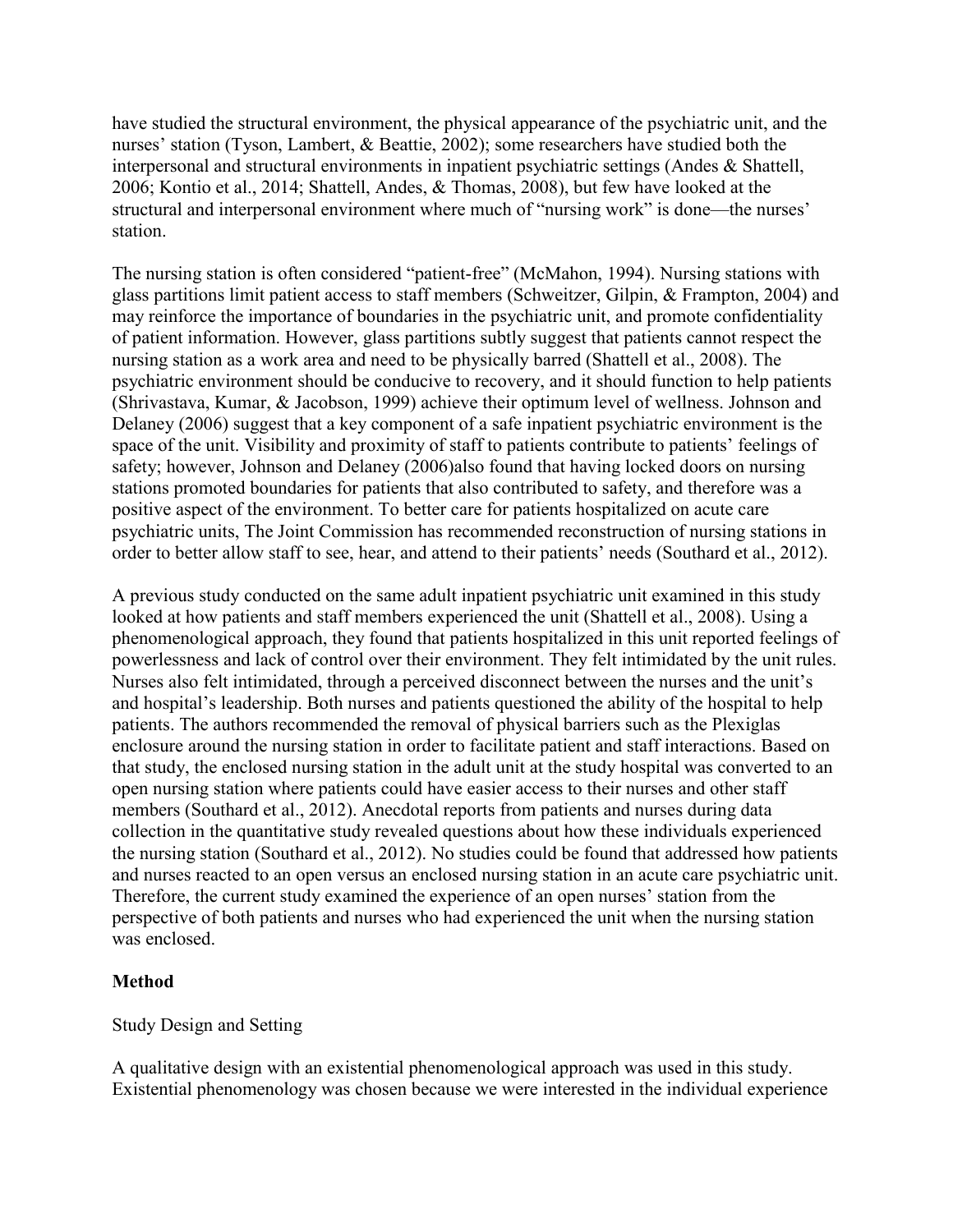of the open and enclosed nursing station in an adult acute psychiatric unit. The practice of existential phenomenology involves engagement with human concerns. By approaching subjects phenomenologically, we focus on the obvious, exposed by the situation in the moment grasping what is and meeting the participant within his or her environment, without preconception or speculations (Shattell et al., 2014). Through this qualitative study, we sought to better understand the experience of those who spend time in and around the nursing station.

The setting was a 48-bed inpatient adult psychiatric unit in a freestanding, acute psychiatric hospital in southeastern United States. The nursing station in this unit is centrally located and prior to September 2010 was entirely enclosed with antishatter tempered glass (Southard et al., 2012). There was a small window in the middle of the station, which a patient service coordinator (unit secretary) would open in order to respond to patients. After the renovation, the nursing station's glass enclosure was removed and nurses' and assistive personnel's work areas were moved to the front of the station. The patient service coordinator's area was moved to the back of the station. The square footage of the nursing station did not change.

#### Sample

The inclusion criteria for patients were the following: (1) admitted on the unit when the nursing station was enclosed (prior to September 2010) and again after it was opened in October 2011, (2) hospitalization for at least 2.5 days during each admission, (3) being judged as mentally competent, (4) at least 18 years of age, and (5) English-speaking. Electronic medical records were used to confirm the patients' admissions to the unit. Patients experiencing psychotic symptoms were excluded. The inclusion criteria for nurses were the following: those presently working in the unit and also employed prior to September 2010 when the nursing station was enclosed. We sought a sample size of at least 12 persons per group (12 patients and 12 nurses) as this has been found to be an adequate sample size to establish variability and data saturation (Guest, Bunce, & Johnson, 2006).

#### Data Collection and Procedures

The study was approved by the hospital and university institutional review boards. One of the researchers reviewed the daily patient census list and then checked the electronic medical records for each new admission to determine if the patient had been an inpatient in the unit when the nursing station was enclosed. A researcher would then meet with the patient's assigned nurses to determine if the patient spoke English and was not psychotic. If the patient spoke English and was not psychotic, the researcher would approach him or her about the study. For registered nurse (RN) participants, a researcher met with the unit director who gave a list of all RNs who were hired prior to the time when the nursing station was opened. Data were not collected on the number of potential patient and nurse participants who declined to participate. The reasons for declining participation were not documented. Anecdotally, however, we can say that many potential patient participants declined because they said they could not remember what the nursing station was like when it was enclosed. Most nurses approached agreed to participate. Written informed consent was obtained from each participant prior to data collection. Participants were not compensated for their participation in the study.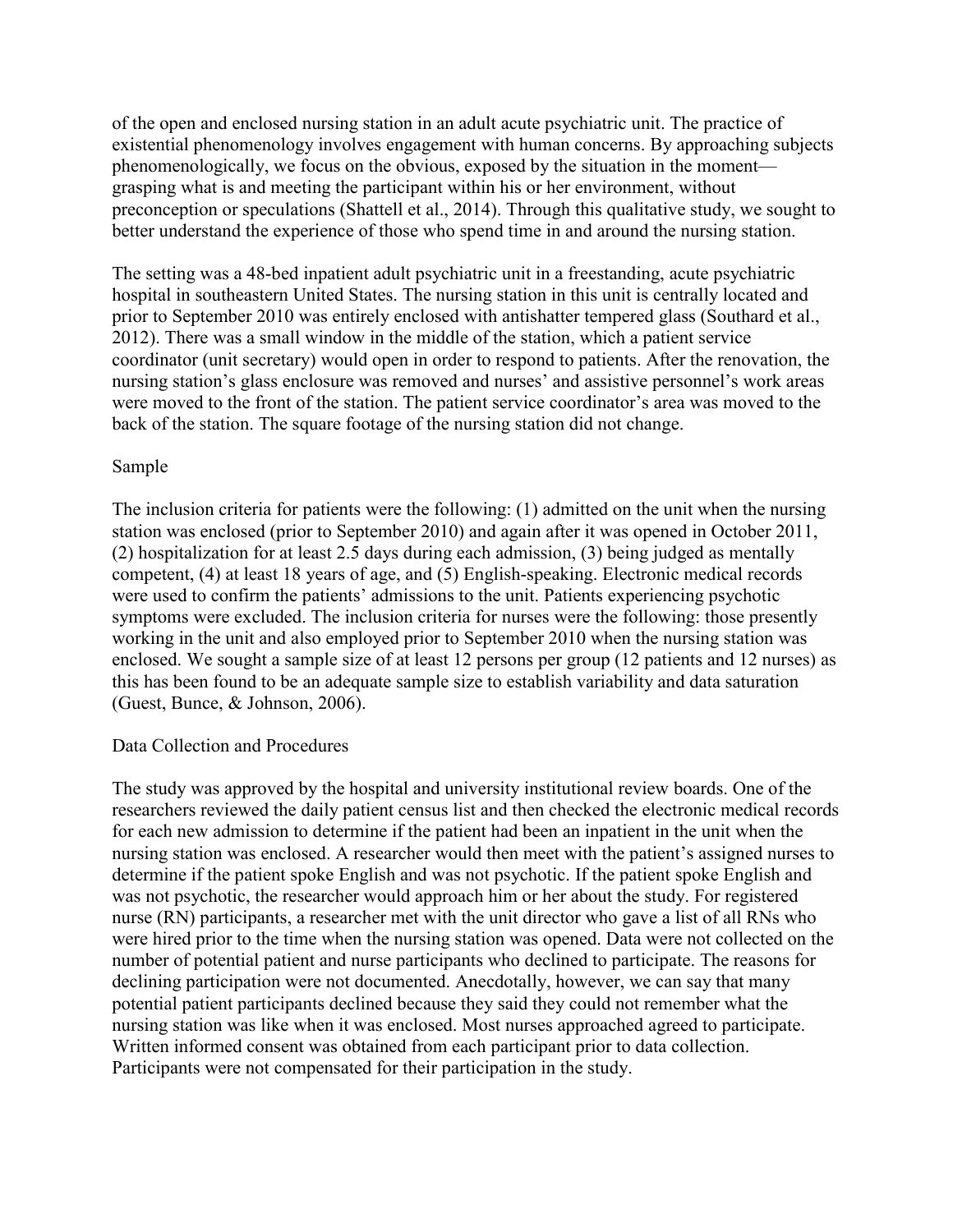Open-ended phenomenological interviews were conducted with nurses and patients in 2013, which was approximately 2.5 years after the enclosure had been removed. The time lag for this study was because the study was not designed a priori to the changes in the nursing station design but came from questions derived from a quantitative study that sought to measure change in milieu (Southard et al., 2012). Patient participants were interviewed during their hospitalization. Participants were asked, "Tell me about a time when you were aware of the open nursing station or enclosed nursing station." This opening question allowed for participants to fully describe their experience without limitations. Follow-up questions were used to clarify participants' statements. Interviews took place on the unit in a private location. They were digitally audio recorded and transcribed verbatim. Demographic information was also obtained from the participants.

### Data Analysis

The interview data were analyzed using the existential phenomenological method described by Pollio, Henley, and Thompson (1997) and Thomas and Pollio (2002). Interviews were transcribed and read in the order in which they occurred. Researchers analyzed each transcript for meaning units and moved from the meaning units to the entire transcript. An initial structure of the experience of each participant was developed, and then a structure of the experience for each group (patients and nurses) was developed. The researchers then developed an overall structure of the experience that was presented to two staff participants (we were unable to locate patient participants). Feedback from these participants helped us clarify the themes. All transcripts were reread to finalize the thematic structure. Demographic data from participants were analyzed using mean, mode, ranges, and frequency distributions.

# **Findings**

# **Demographics**

The sample included 29 persons—13 patients and 16 RN staff members. Patient participants included 3 women and 10 men; 5 of these identified as Black/African American, 7 as Caucasian, and 1 as "other." Self-reported diagnoses included depression ( $n = 6$ ), bipolar disorder ( $n = 6$ ), substance abuse  $(n = 8)$ , and schizophrenia  $(n = 1)$ ; one participant reported issues with "cutting," one identified as having "suicidal ideation," and another identified "suicide attempt." Most patients reported multiple diagnoses. The education levels of patients varied: Some had earned their diploma/GED ( $n = 5$ ); others reported having completed some college ( $n = 4$ ); two identified as having an education level lower than high school; one had an associate's degree; and another had a bachelor's degree. The majority of patient participants were not currently employed  $(n = 10)$ ; only two worked full time, and one worked part-time.

In the all-RN staff sample, 15 were female and 1 was male; 14 identified as Caucasian, and 2 identified as Black/African American. Seven staff members had earned a bachelor's degree; 4 had received an associate's degree; 3 held master's degrees, and 2 had earned nursing diplomas. The minimum amount of time a staff member had worked on the unit was 4 years, while the maximum amount was 15 years; the average number of years worked on the unit was 8.9 years  $(SD = 4.18)$ . The minimum amount of psychiatric experience the staff members had was 4 years,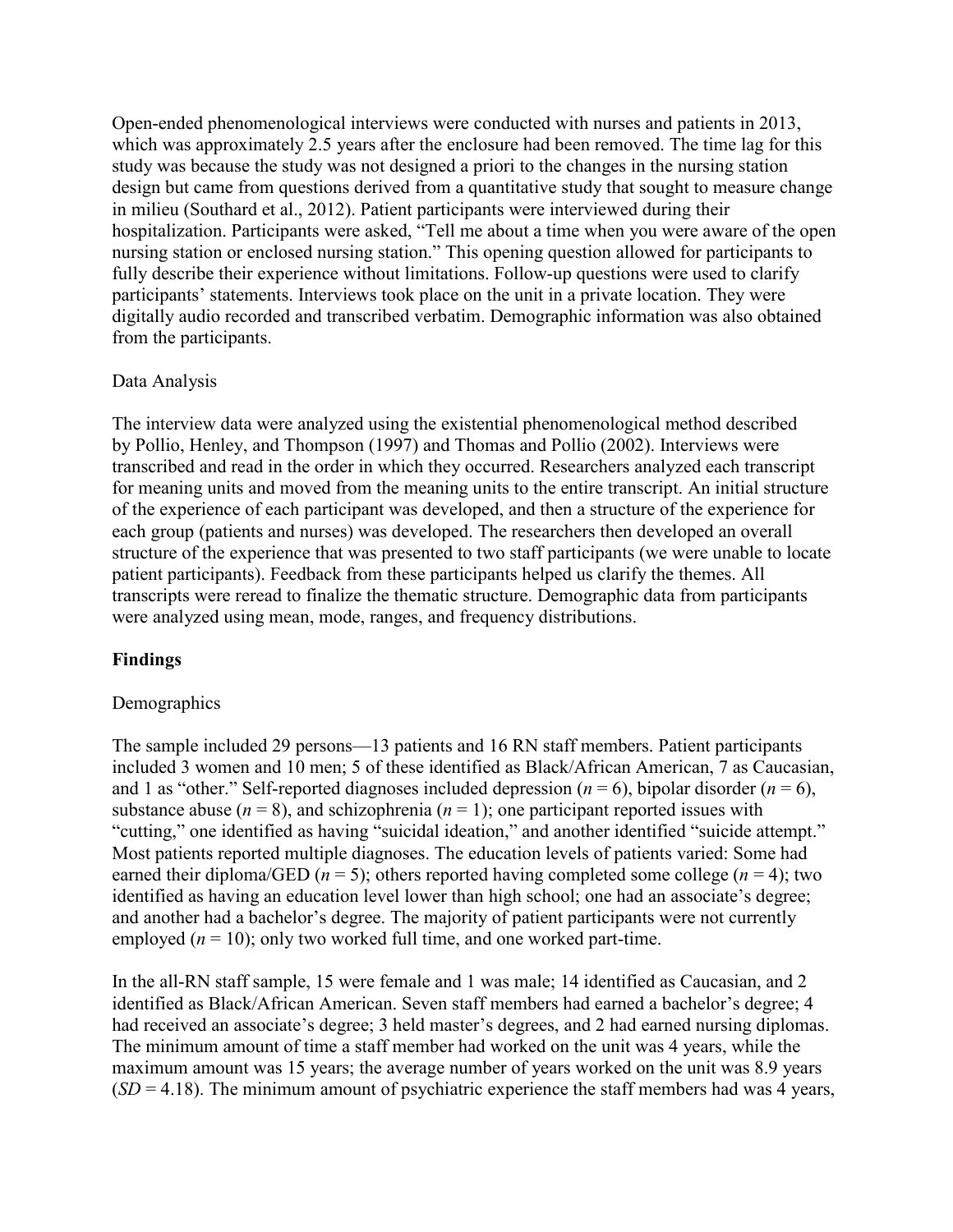while the maximum was 25 years; the average number of years of psychiatric experience was 13.95 years  $(SD = 7.6)$ .

### Themes

The open design of the nurses' station initiated a change in the meaning of space for nurses and patients. The removal of the glass barrier created for some nurses a greater sense of awareness but for others a feeling that the nurses' station should remain a "nurse-only" space. The themes that emerged from the nurses' experiences were confidentiality, awareness, and communication strengths and weaknesses. Patient participants experienced freedom and togetherness.

# *Nurses' Experiences*

**Confidentiality**. The primary concern of all of the nurse participants was that of confidentiality. One nurse believed that it was easier to violate the Health Insurance Portability and Accountability Act (HIPAA; Federal Register, 2013) after removal of the glass barrier: "That's something that really, really concerns me. And my coworkers, we all try to respect HIPAA rules and regulations that cover our patients here. And I think often it gets by us." For some nurses, patients overhearing confidential patient information was inevitable: "It's human nature to kind of hang out and want to know what's going on . . . If I were in the same spot as the patient, I might be hanging out at the nurses' desk." One nurse said that patients would sit below the desk out of eyesight of nurses conversing at the station. Nurses said that some patients who had overheard nurses' conversations had taken things said at the station out of context and that this had created tension and anxiety on the unit: "I think there's a privacy issue that the patients can often hear and lock into a conversation, and then take one piece of that conversation at the station and relay it to another patient. It can stir up anxiety." Some nurses experienced patients questioning what patients had overheard at the station:

I had a patient . . . walk up and quote some of the conversation that had happened with the staff behind that nurses' desk about our new leadership and the new rules surrounding snacks . . . and it was awkward. What do I do? Slap them on the hand and say "Oh, bad girl. You weren't supposed to be listening. That's none of your business?"

Although some nurses may have experienced incidents where conversations were overheard at the station, one nurse felt that removal of the glass enclosure encouraged the staff at the nurses' station to be more conscious. One said that removal of the glass barrier cut down on unnecessary discussion at the station and furthermore, the glass enclosure may not have been HIPAA-proof: "They're feeling like it's confidential and HIPAA safe. I can hear them. The patient is going to hear them." According to one nurse participant, it might be "tricky" to find an area to discuss confidential matters and require extra maneuvering to avoid being overheard, but it was not impossible to adhere to HIPAA requirements.

However, one nurse commented that confidentiality was the dominant issue after the renovation: "I think a lot of the nurses don't particularly care for it being down. They like being able to be more private and not have to worry about patient confidentiality as much as with it being up."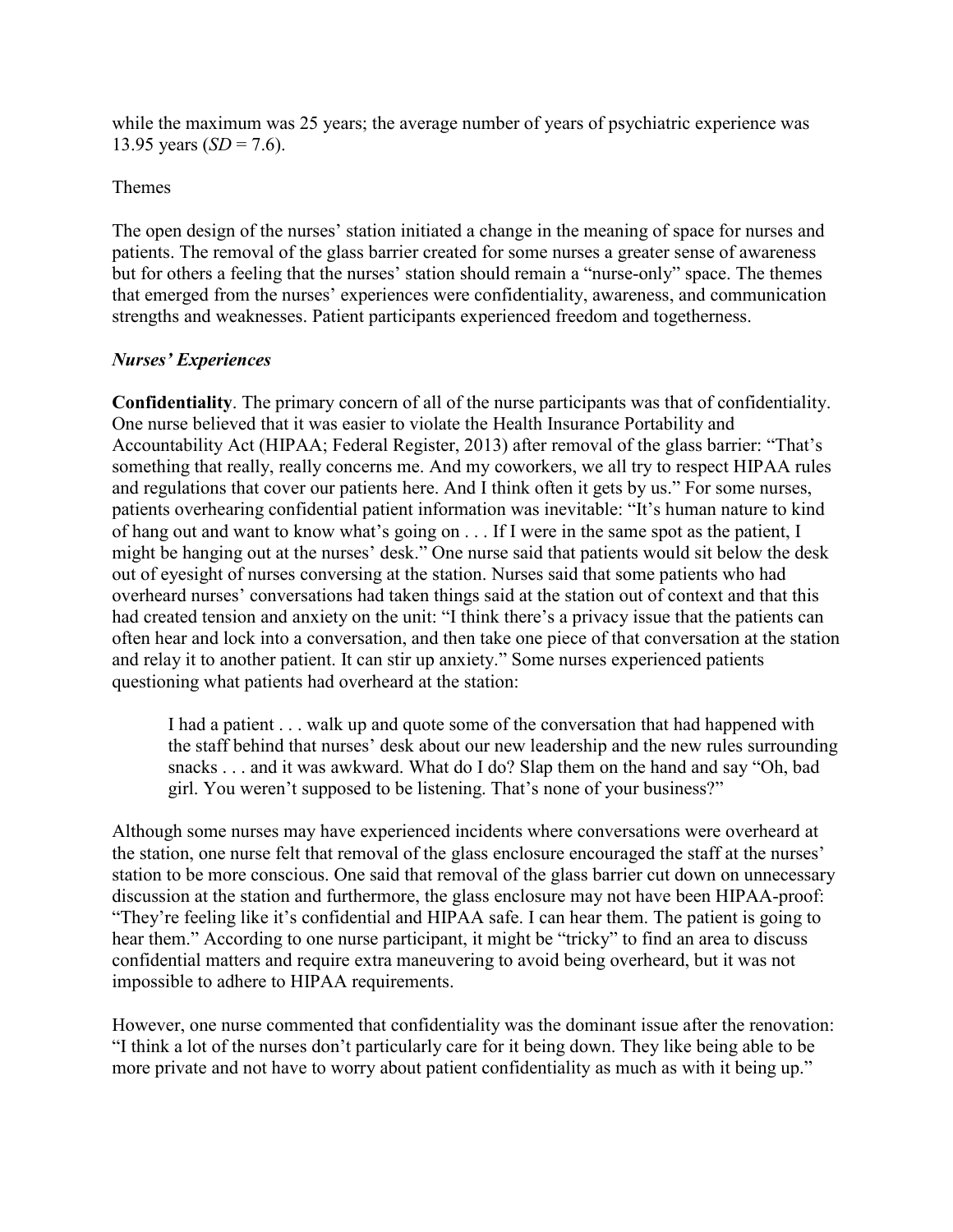**Awareness**. While the open design brought questions of preserving patient confidentiality, it also invited better methods of observing the unit milieu. One nurse noted the benefits of being more physically present at the station:

They can physically see me and talk to me even if I'm sitting at the computer. They can get my attention. And once they get my attention, I'm right there talking to them. Even if sometimes there is the counter between us, there is still that interaction in that closeness.

One nurse recalled a situation where the open station enabled the staff to deescalate patients:

I could hear them every time that they were out in the hall. And if they came up to the desk, I could respond to their needs immediately. We were near CIRTs [crisis intervention resolution techniques] a couple of times. But because the staff was right there, and able to respond immediately, we were able to verbally interact, and we didn't have to lay hands on. We didn't have to call for any backup. We were OK. If that glass was up, and we weren't there responding immediately to those patients' needs, I think it would have been a lot worse.

According to some nurses, the open station allowed for patients' needs to be met more efficiently. As one nurse noted, "I kind of liked the fact that it was open and we were more responsive to patients. You know, they were right there." Some nurses said that they liked knowing what their patients' needs were personally, instead of having a patient service coordinator act as a "middleman":

I don't mind somebody coming up and asking to speak to me in the nurses' station. That's never bothered me. I'd rather go ahead and find out what they want and try to fulfill their needs, and then go on with the next task that I need to do.

**Communication strengths and weaknesses**. Some nurses believed that the glass enclosure was impersonal and a barrier to communicating with their patients. The glass enclosure created a sense for the patients that the station was off-limits and that the nursing staff did not want to be close to the patients. It may have also prevented the patients from openly communicating with the nurses. According to one nurse,

It just makes you feel like that you're separated from them, like it's really impersonal and it just seems to me like they [nurses] looked at you [patients] like you're different. Or they don't want to be near you . . . But I would think as a patient, that I would feel like they don't really want to provide me with any kind of care. That way they want to separate themselves. I would think, "Well, they're probably just talking up there. They're probably not working or doing anything." So, just from a patient point of view, I could see that. I kind of felt that way, too. It's like, golly; this is kind of closed off. I'm closed off from my patients, you know?

One nurse felt that it elevated patient frustration: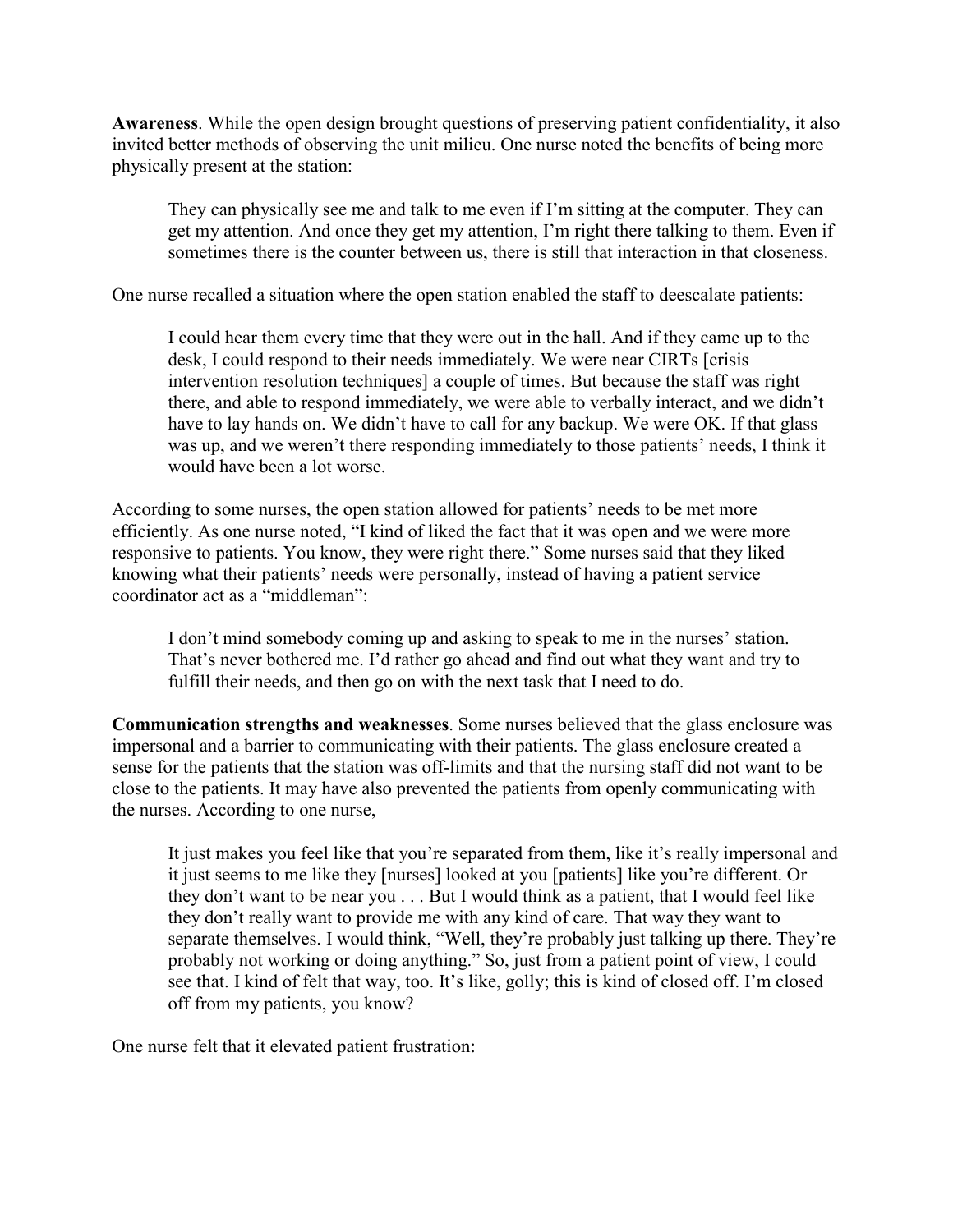Because some people will just stand around and think, "Oh, I must be in the way. They must be busy. I don't see them. They must not want me up here right now," and they might go back to their room and not get something that they really wanted.

Other nurses believed, however, that the nursing staff should be the ones to initiate contact and access: "But it needs to be arranged where, I think, the [patients] can't get as close, if that makes sense . . . we're available, but we're not, you know, right there."

Some nurses believed that patients' greater access to communicate with the staff invited more disruption in daily tasks. One nurse noted, "You have more access to the patient. They can come and talk to you. Whereas before you could sit at the work stations and they couldn't come up and interrupt you and break your concentration." For this particular nurse, the greater access was not perceived as positive. This same nurse commented that the glass barrier decreased the demanding behavior of some patients:

They couldn't be as demanding as—they could be just as demanding, but they couldn't get to you to be as demanding until you went to them and see what they wanted after whatever you were concentrating on doing was done.

Some nurses noted that the frequent interruptions broke their train of thought and made it difficult to complete tasks on time. One nurse felt that the interruptions were difficult to manage: "I seem to be getting off later, and I'm charting after hours, because I can't get it all done, because I'm constantly being asked to stop to do something."

These nurses believed that the glass enclosure served as a form of protection from interruptions and privacy violations and allowed the staff to freely communicate with one another without having to worry about the patients overhearing conversations. One nurse observed that the barrier served as a tool for better communication among the staff:

You feel more inclined to communicate better. I think you're more forthright with the window up in communicating what really needs to be said nurse-to-nurse, or nurse-todoctor . . . I think you're more forthright and more honest in your communication style with the window up.

The glass enclosure provided an environment at the nursing station that fostered better communication between the staff members, and without it, not all staff felt comfortable sharing pertinent information given the possibility of patients being within earshot.

# *Patients' Experiences*

The patient participants, on the other hand, unanimously preferred the open nursing station. Patients described dramatically different experiences of a closed station and an open one. Major themes reflecting patient experiences of the glass barrier were feelings of imprisonment/freedom and emotional separation/togetherness.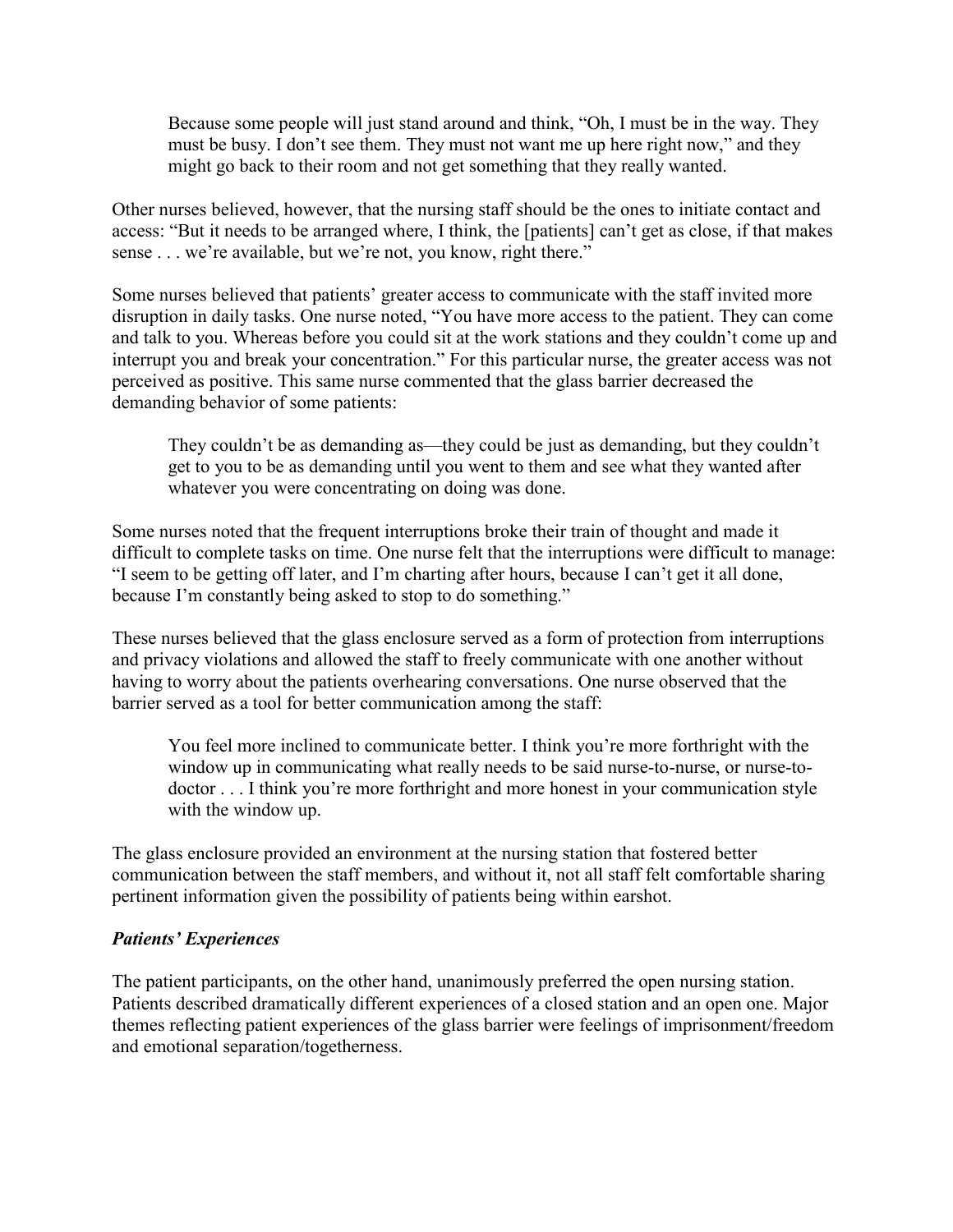**Imprisonment and freedom**. The glass barrier at the nursing station physically separated nurses from patients and subtly suggested that the separation was because the patients were being punished and needed to be physically barred from the station. For one patient, the glass barrier,

just felt like a huge separation. To me it felt like a little kind of a type of degrading type thing. Felt like we were being separated for different reasons . . . It almost felt like more of a prison-type thing. It was actually a little intimidating, a little scary.

Another patient noted, "That glass made me feel like I was in jail or something, institution . . . so, the glass to me [felt] like you're incarcerated or something. I feel safer with the glass down." To get attention at the nurses' station, patients would need to bang on the window. One patient felt that when he banged on the glass, the action invited the wrong kind of attention: "With the glass, anybody working on the computers, they couldn't hear unless you beat on the glass. Then they thought something was going on, like fighting or something." Another patient shared a similar experience:

You don't feel like you're separated by any partition, glass, anything that hinders you from being able to communicate what your needs are, without having to actually go knock on a window, stand there as if you're some kind of bank robber . . . it's like you're on the outside and that you are some kind of criminal or something. You've done something that's really so bad that they feel they need to be that separated from, the rest of the group.

Patient participants felt that the glass separated them from the staff as a form of judgment or punishment for their mental illness. The glass was perceived as a physical barrier to protect staff from patients. Some patients felt that the off-limits nature of the nursing station barrier encouraged feelings of seclusion and isolation.

The glass barrier also invited feelings of confinement—feelings that may complicate and interfere with treatment and recovery. One patient said,

You have people that are going through problems, mental problems, they tend to want to be free. They don't want to come to a place and be locked up and confined and think about this [as a] jail, you know?

Instead of feeling like a place of comfort and care, the glass barrier felt like a prison for some patients: "You don't want to talk to nobody through glass. That reminds you of being incarcerated. That's what they do in prison. You talk behind glasses in jails, behind glasses. Nobody wants to feel like they're incarcerated like that." With the glass enclosure, patients felt that they had a small role and little power in how they communicated with the nursing staff.

With the glass enclosure, patients were not able to freely communicate with the staff at the nursing station. The removal of the glass barrier gave the patients a sense of freedom: "You can breathe freely. It's like I say, [you're] not stuck in a box." It gave patients more control and freedom in how they accessed the nursing staff. One patient shared this experience of the removal of the glass: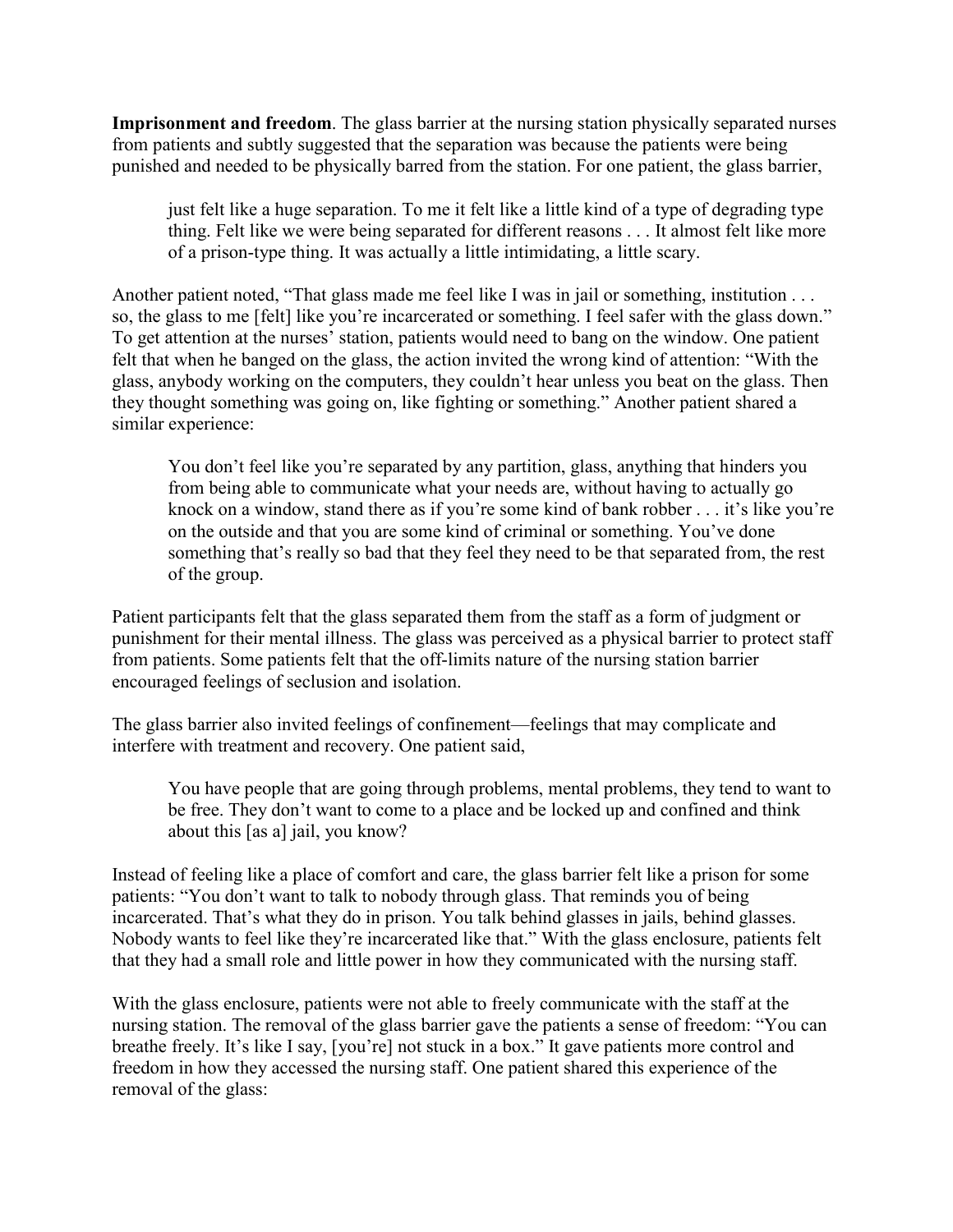The first thing I noticed when I came through the door was that openness just coming through the door. I wasn't 100 percent, but that was the first thing that caught my attention was that it was all gone. It is just open. It's free.

**Separation and togetherness**. The patients felt closer to the staff and found them more easily accessible and attentive to their needs. One patient found comfort in the ability to visually see and find staff: "They're always in sight. You're not trying to figure out where they are. Because it's so open that even me being on the other end of the hall, I can tell if someone is down there or not." Another patient also felt safer knowing that the staff would be able to quickly respond to emergencies: "I feel they can get to me quicker, or if something happens, they can look out more clearly than looking out through glass and see what's going on and come to your aid quicker." The patients felt comforted knowing that the staff could respond to their needs quickly.

The removal of the glass brought patients and staff together, sharing the same space. One patient said,

I feel safe knowing that I can see them. They can see me, and I can talk to them just like anyone else would without some—glass, and walls, and things that are going to separate us instead of bring us together.

One patient felt that the staff interacted more with patients than before:

They interact with them [patients] and act like they're a part of it. And I think that's a lot better for the patients. Because they don't feel so down and out and alone by their self... the staff helps build confidence and your self-esteem.

One patient called the unit a "safe haven"; it was a place that was free of judgment. The patient observed,

I don't feel judged in here. We already know that when we walk out the door that there will be a judgment that comes upon whoever knows we're here. Inside, regardless, it's a safe haven for a period of time until we can regroup and start recovery. But until then while you're in here, it's very important for us to feel accepted, okay, safe, wanted here.

#### **Discussion and Implications**

The findings from this study contribute to the literature on inpatient psychiatric unit design and the role of the environment on psychiatric inpatients and the staff members who care for them. Our findings show that structural changes in acute psychiatric environments can affect the psychosocial and interpersonal environments in existential and dramatic ways. Our findings showed that patients unanimously agreed that their experience of the unit since the renovation had been freeing and comforting. Some nurses liked the increased interaction with patients, but others interpreted these interactions as unnecessary interruptions from their work. When the nursing station was enclosed, patients felt judged and imprisoned whereas some nurses felt safe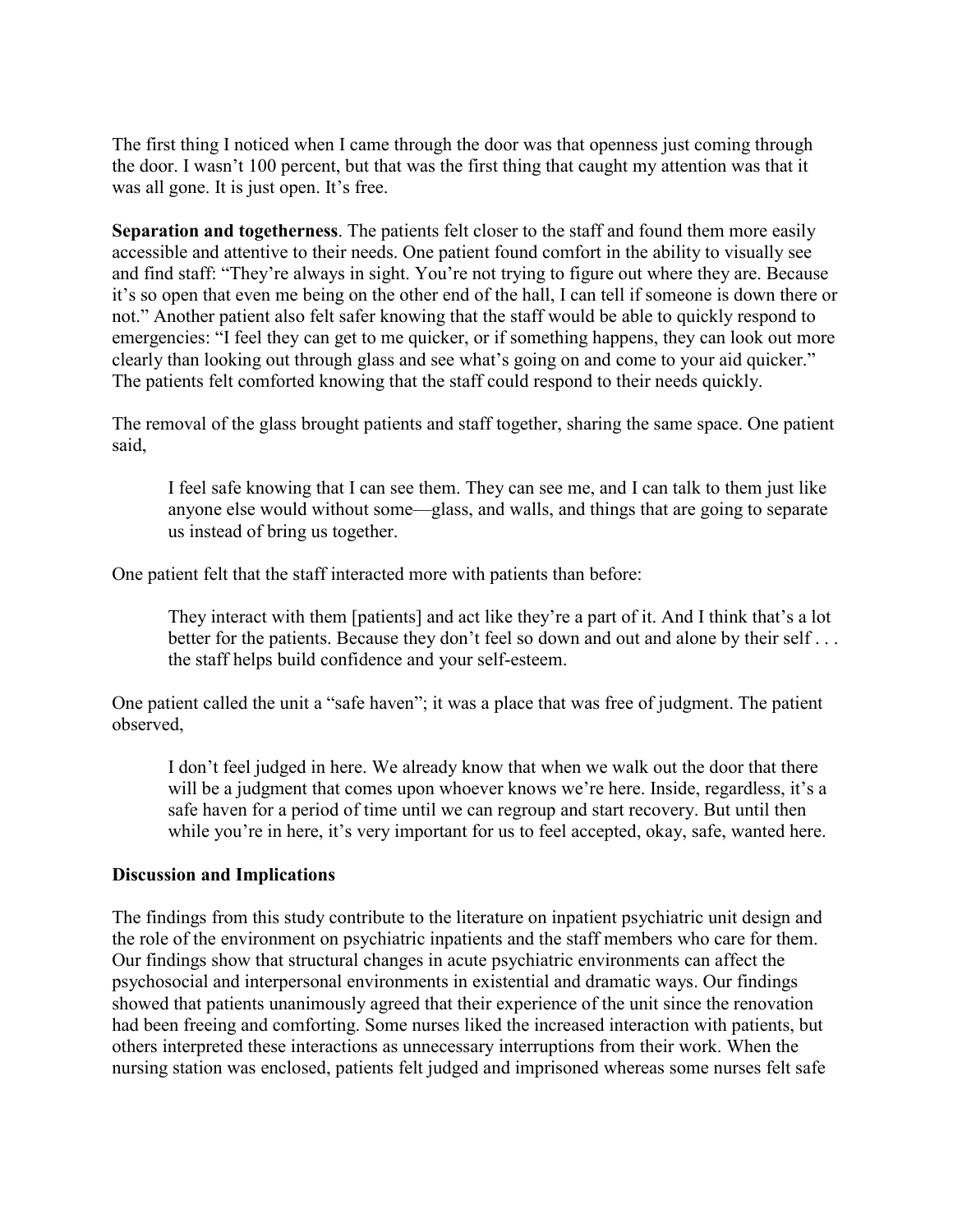and secure in their communication. Other nurses, however, felt cut off from their patients and saw the glass enclosure as the symbol of that separation.

The findings from our study can be situated not only in the body of knowledge about psychiatric hospital design in general, and nursing station design in particular, but also in the literature about the role of the inpatient environment on the health and well-being of psychiatric inpatients. Although no studies could be found that studied only the physical design of nursing stations in inpatient psychiatric environments, other studies support a general psychoenvironmental approach to hospital design as a means to positively affect patient and staff outcomes (Gross, Sasson, Zarhy, & Zohar, 1998). Others concur suggesting that psychiatric redesign can improve patient safety, improve patient care, and, more specifically, increase the number of interactions between patients and nurses (Delaney & Johnson, 2014; Johnson & Delaney, 2006; Ulrich & Zimring, 2004; Whitehead, Polsky, Crookshank, & Fik, 1984).

Maintaining confidentiality was a concern among the majority of nurse participants. Some anecdotal evidence showed that some patients had overheard private conversations at the open nursing station. Brennan, Chugh, and Kline (2002) found that office employees complained of an increase in disturbances and a lack of privacy in an open office design. These findings parallel some of the nurses' experiences of increased interruptions and privacy violations with the open nursing station. Brennan et al. (2002) recommended balancing an open environment with smaller, more private rooms for discussions and meetings, which is consistent with the latest design guide from the National Association of Psychiatric Health Systems (Hunt & Sine, 2014), which recommends an open nursing station and smaller areas for patient-focused conversations.

This study raises the question of how to bring together patients and nurses in a freeing yet therapeutic environment where both patients and nurses have open avenues of communication yet feel comfortable in their environment. This balance involves nurses maintaining boundaries and rules yet participating fully in treatment and therapeutic communication. The National Association of Psychiatric Health Systems Design Guide (Hunt & Sine, 2014) recommends that hospital administrators plan for social and therapeutic interactions around the nursing station by providing comfortable sitting areas near the open nursing station. Units like these are intentionally designed to facilitate better nurse-patient relationships.

Stenhouse (2011) found differences between patients' perceived expectations of staff and their perceived experiences of receiving help during inpatient psychiatric stays (patients thought that they would receive more help than what they reported receiving). Nursing staff did not generally approach patients to interact, and when patients sought help, nurses were often too busy. This disconnect between patients' expectations of nurses and their actual experience is reflected in our study: The removal of the glass barrier removed the nurses' expectation that the station was their own and that they determined the time and place of patient interaction. With the open nursing station, patients were given equal latitude in initiating interaction. Shattell et al. (2008) found that both patients and nurses wanted "a milieu of mutual respect with ample time to forge relationships" (p. 248). However, this contrasts with our finding that some nurses were not entirely receptive to the idea of sharing the nurses' station and once again demonstrates a disparity between expectation and actual experience.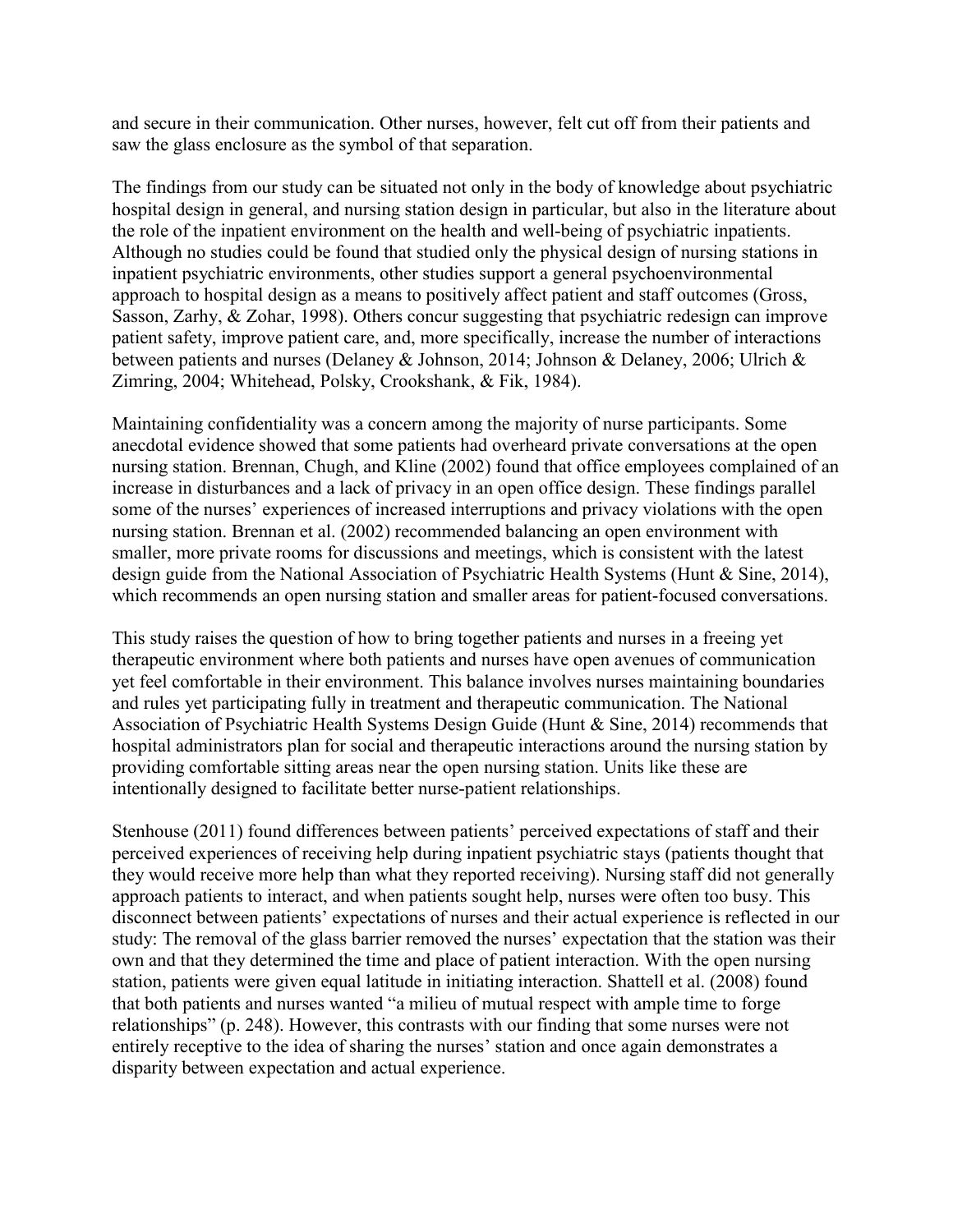An open nursing station may improve the ability of nurses to help patients by improving their availability and accessibility, which could improve patient experience and patient satisfaction. This could counter troubling results from previous studies that have shown that psychiatric patients felt that they were infrequently helped by nursing staff despite the expectation that the nursing staff's purpose on the unit was to help them (Alexander, 2006; Henderson et al., 2007; Shattell et al., 2008; Stenhouse, 2011). It is our hope that attention to an open nursing station design, such as that outlined in our study, could improve patient satisfaction with inpatient psychiatric nursing care and serve to support recovery-based models of care. In addition, our work supports the broader notion that nurses' presence and close proximity to their patients promote self-control among persons who might be prone to violence (Salzmann-Erikson, Lützén, Ivarsson, & Eriksson, 2008). Closely shared space that enabled interactions between nurses and patients may be a strategy to decrease violence by patients (Kontio et al., 2014). This closer sharing of space, which in our study resulted from removal of a partition between staff areas and patient areas, could be considered even in units without nursing station enclosures, as a strategy that may lead to decreased feelings of loneliness among patients and greater feelings of safety, and that could have implications for patients for years to come. However, this must be balanced with the issue of too tight spaces that might lead to crowding and noisy conditions (Johnson & Delaney, 2006) and to an increase in stress among those sharing it.

Our study does have limitations. For one, the patient sample was primarily Black/African American, and the nurse sample was primarily Caucasian. Also, the study was conducted in the southeastern United States and there was a lag in time between the change in the nursing station and this study, which could have influenced the findings. Potential patient participants who were patients on the unit before the unit was redesigned said that they could not remember what it was like when the nursing station was enclosed. Perhaps we would have had a wider variety or a larger patient sample had we interviewed patient participants closer to the actual time of the renovations. Further studies should include a more diverse sample (race/ethnicities, geographies, etc.) and should consider how or if culture plays a role in the perception of space and distance on inpatient acute care units. Notwithstanding these limitations, special attention should be paid to bringing patients and nurses together in a freeing yet therapeutic healing environment that allows ease of access to care, yet respects the boundaries of the nurse and patient relationship and the need for confidentiality.

#### **Acknowledgements**

The authors want to thank the research participants and the hospital staff and administrators who made this study possible.

#### **Author Roles**

Mona Shattell: research design, data analysis, overall management of the project, wrote the article; Robin Bartlett: research design, data analysis, wrote the article; Kyle Beres: data analysis, wrote the article; Kelly Southard: data collection, wrote the article; Claire Bell: data collection, wrote the article; Chris Judge: data collection, wrote the article; and Patricia Duke: data collection, wrote the article.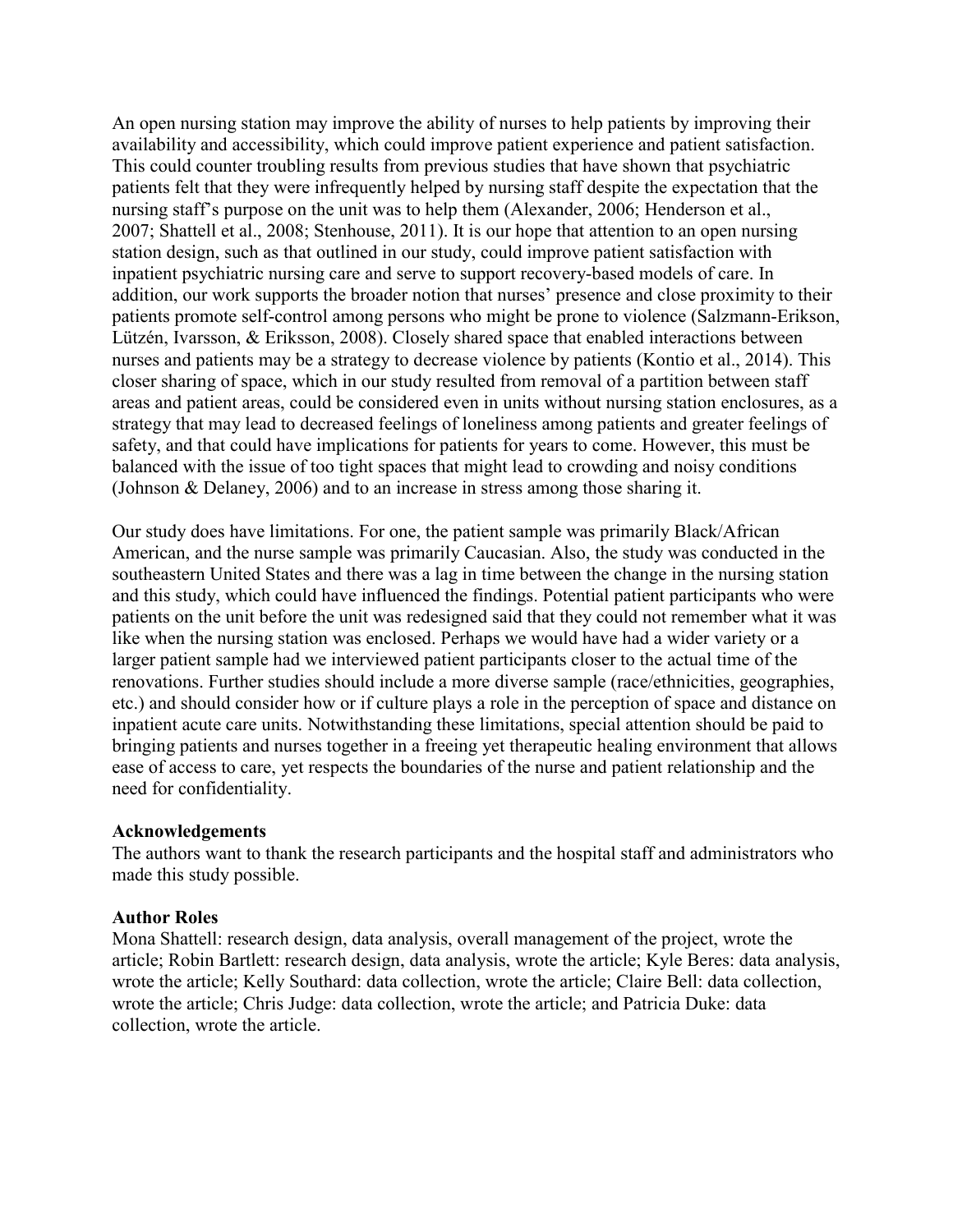### **Declaration of Conflicting Interests**

The author(s) declared no potential conflicts of interest with respect to the research, authorship, and/or publication of this article.

## **Funding**

The author(s) received no financial support for the research, authorship, and/or publication of this article.

### **References**

Alexander, J. (2006). Patients' feelings about ward nursing regimes and involvement in rule construction. Journal of Psychiatric and Mental Health Nursing, 13, 543-553.

Anderson, R., Huff, N., Hodgson, J. (2008). Medical family therapy in an inpatient psychiatric setting: A qualitative study. Families, Systems, & Health, 26(2), 164-180.

Andes, M., Shattell, M. (2006). An exploration of the meanings of space and place in acute psychiatric care. Issues in Mental Health Nursing, 27, 699-707.

Brennan, A., Chugh, J. S., Kline, T. (2002). Traditional versus open office design: A longitudinal field study. Environment & Behavior, 34, 279-299.

Delaney, K., Johnson, M. (2014). Metasynthesis of research on the role of psychiatric inpatient nurses: What is important to staff? Journal of the American Psychiatric Nurses Association, 20, 125-137.

Federal Register . (2013, January 25). Modifications to the HIPAA Privacy, Security, Enforcement, and Breach Notification Rules under the Health Information Technology for Economic and Clinical Health Act and the Genetic Information Nondiscrimination Act; other modifications to the HIPAA Rules; Final Rule (Vol. 78, No. 17). Washington, DC: Office for Civil Rights, U.S. Department of Health & Human Services.

Gross, R., Sasson, Y., Zarhy, M., Zohar, J. (1998). Healing environment in psychiatric hospital design. General Hospital Psychiatry, 20, 108-114.

Guest, G., Bunce, A., Johnson, L. (2006). How many interviews are enough? An experiment with data saturation and variability. Field Methods, 18(1), 59-82.

Hanrahn, N. P., Aiken, L., Mcclaine, L., Hanlon, A. (2010). Relationship between psychiatric nurse work environments and nurse burnout in acute care general hospital. Issues in Mental Health Nursing, 31, 198-207.

Henderson, A., Van Eps, M., Pearson, K., James, C., Henderson, P., Osborne, Y. (2007). "Caring for" behaviours that indicate to patients that nurses "care about" them. Journal of Advanced Nursing, 60(2), 146-153. doi:10.1111/j.1365-2648.2007.04382.x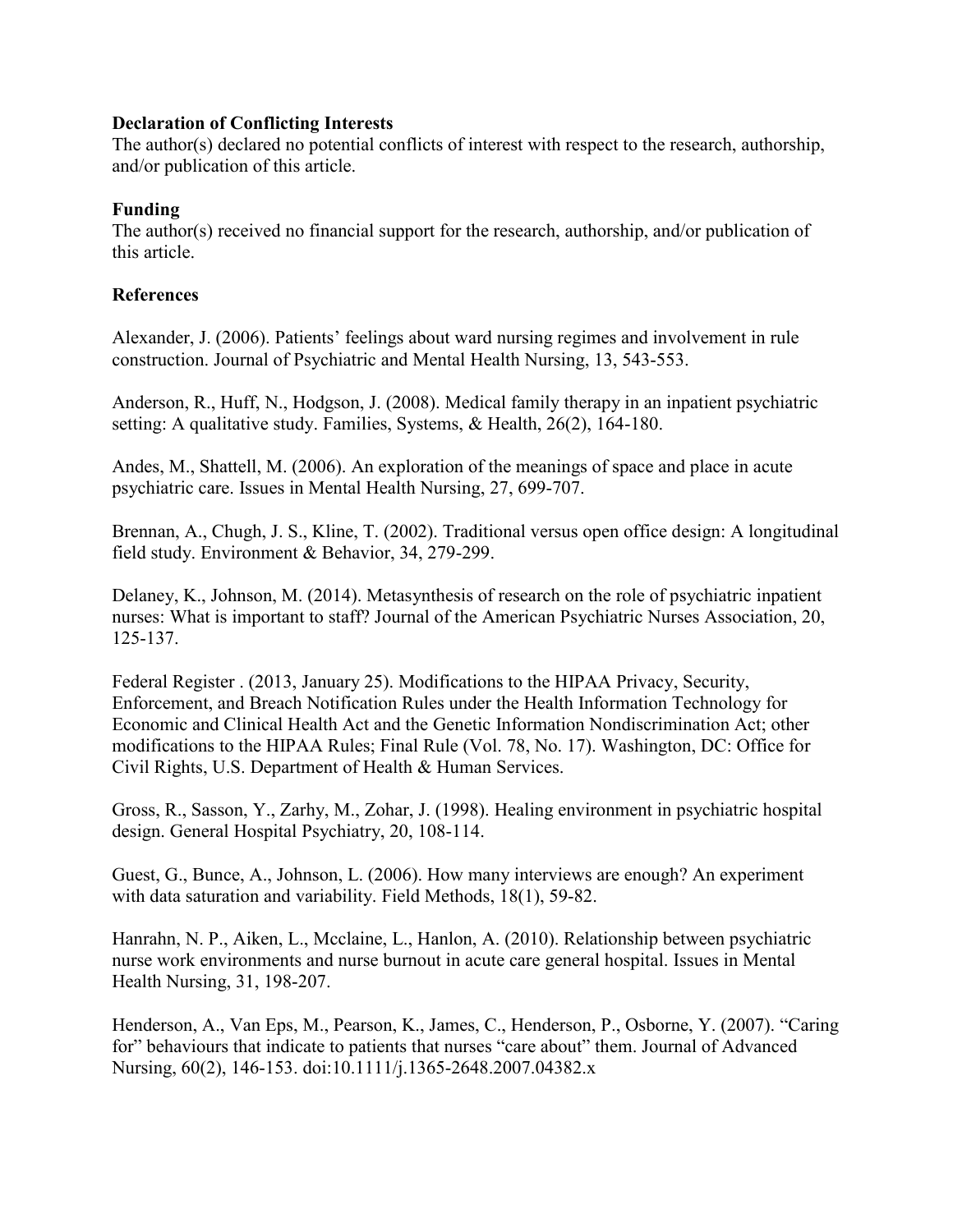Hinno, S., Partanen, P., Vhvilainen-Julkunen, K., Aaviksoo, A. (2009). Nurse' perceptions of the organizational attributes of their practice environment in acute care hospitals. Journal of Nursing Management, 17, 965-974.

Hunt, J., Sine, D. (2014). Design guide for the built environment of behavioral health facilities. Dallas, TX: The Facility Guidelines Institute. Retrieved from <http://www.fgiguidelines.org/beyond>

Johnson, M. E., Delaney, K. R. (2006). Keeping the unit safe: A grounded theory study. Journal of the American Psychiatric Nurses Association, 12, 13-21.

Kontio, R., Antila, M., Lantta, T., Kauppi, K., Joffe, G., Välimäki, M. (2014). Toward a safer working environment on psychiatric wards? Service users' delayed perspectives of aggression and violence-related situations and development ideas. Perspectives in Psychiatric Care, 50, 271- 279.

McMahon, B. (1994). The functions of space. Journal of Advanced Nursing, 19, 362-363.

Pollio, H. R., Henley, T., Thompson, C. B. (1997). The phenomenology of everyday life. Cambridge, England: Cambridge University.

Salzmann-Erikson, M., Lützén, K., Ivarsson, A.-B., Eriksson, H. (2008). The core characteristics and nursing care activities in psychiatric intensive care units in Sweden. International Journal of Mental Health Nursing, 17, 98-107.

Schweitzer, M., Gilpin, L., Frampton, S. (2004). Healing spaces: Elements of environmental design that make an impact on health. Journal of Alternative and Complementary Medicine, 10(Suppl. 1), S71-S83.

Shattell, M., Andes, M., Thomas, S. (2008). How patients and nurses experience the acute care psychiatric environment. Nursing Inquiry, 15(3), 242-250.

Shattell, M., Harris, B., Beavers, J., Tomlinson, K., Prasek, L., Geevarghese, S., . . . Heyland, M. (2014). A recovery-oriented alternative to hospital emergency departments for persons in emotional distress: "The living room." Issues in Mental Health Nursing, 35(1), 4-12.

Shrivastava, R., Kumar, S., Jacobson, R. R. (1999). Psychiatric units in district general hospitals: Design issues. International Medical Journal, 6(2), 119-124.

Southard, K., Jarrell, A., Shattell, M. M., McCoy, T. P., Bartlett, R., Judge, C. A. (2012). Enclosed versus open nursing stations in adult acute care psychiatric settings: Does the design affect the therapeutic milieu? Journal of Psychosocial Nursing, 50, 29-34.

Stenhouse, R. C. (2011). "They all said you could come and speak to us": Patients' expectations and experiences of help on an acute psychiatric inpatient ward. Journal of Psychiatric and Mental Health Nursing, 18(1), 74-80. doi:10.1111/j.1365-2850.2010.01645.x